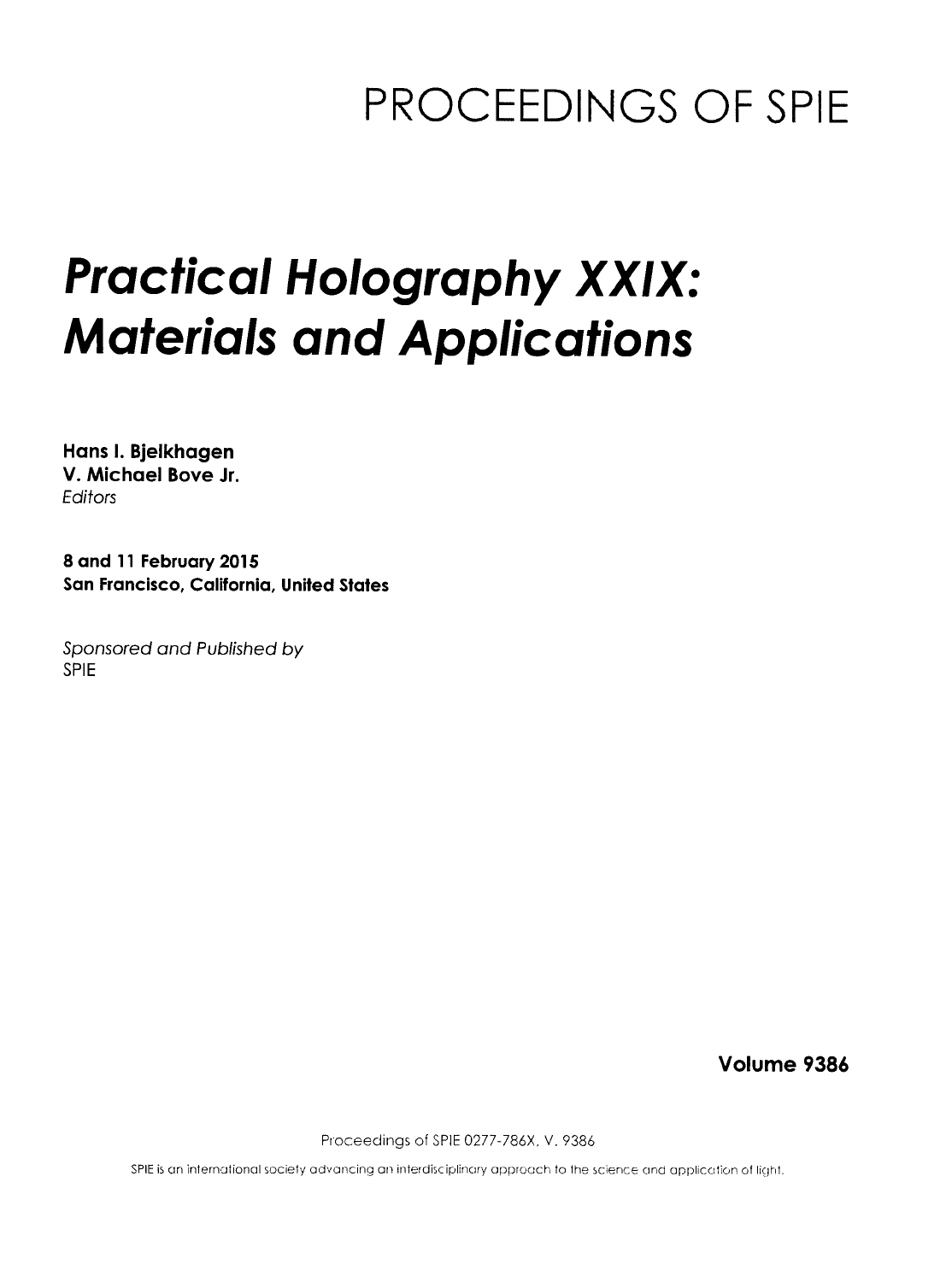## **Contents**

vii Authors

| iх               | Conference Committee                                                                                                                                                         |
|------------------|------------------------------------------------------------------------------------------------------------------------------------------------------------------------------|
|                  |                                                                                                                                                                              |
| <b>SESSION 1</b> | <b>MATERIALS AND PROCESSES</b>                                                                                                                                               |
| 938601           | Edge-lit volume holograms recorded by free space exposure: diffraction by 2 <sup>nd</sup> harmonics<br>in Bayfol HX film $[9386-1]$                                          |
| 938602           | Beam propagation ratios measurement based on transmissive liquid crystal spatial light<br>modulator [9386-2]                                                                 |
| 938604           | Hyperspectral digital holography of microobjects [9386-4]                                                                                                                    |
| <b>SESSION 2</b> | <b>DIGITAL HOLOGRAPHY I</b>                                                                                                                                                  |
| 9386 05          | Generalized experimental phase extraction algorithm for speckle interferometry [9386-5]                                                                                      |
| 938606           | Differentiation method for phase recovery [9386-6]                                                                                                                           |
| 938607           | Diffraction pattern of gratings with erosion [9386-7]                                                                                                                        |
|                  |                                                                                                                                                                              |
| <b>SESSION 3</b> | <b>DIGITAL HOLOGRAPHY II</b>                                                                                                                                                 |
| 938609           | Distortion-free broadband holograms: a novel class of elements utilizing the<br>wavelength-independent geometric phase [9386-10]                                             |
| 9386 OA          | Computation of Fresnel holograms and diffraction-specific coherent panoramagrams for<br>full-color holographic displays based on anisotropic leaky-mode modulators [9386-11] |
| 9386 OB          | Improved real-time holographic video display using super-fast-refresh liquid crystal films<br>$[9386-12]$                                                                    |
| <b>SESSION 4</b> | HOLOGRAPHY, ART, AND PERCEPTION                                                                                                                                              |
| 9386 OC          | Time within time: 3D printed sculptures within holographic art practice [9386-13]                                                                                            |
| 9386 OD          | Seeing yourself seeing [9386-14]                                                                                                                                             |
| 9386 OE          | Archiving Saudi heritage using the holographic medium [9386-15]                                                                                                              |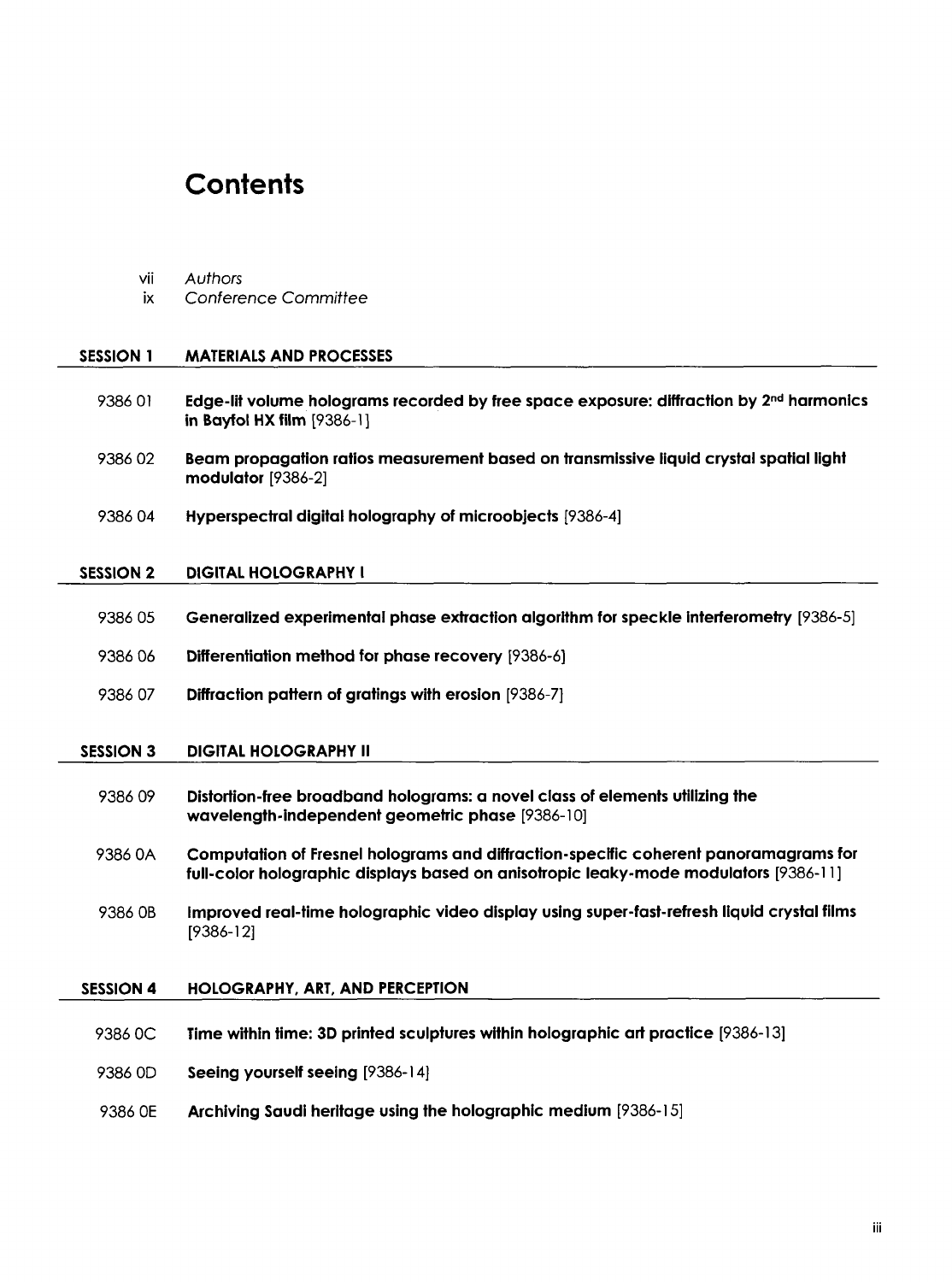## SESSION 5 APPLICATIONS

| 9386 0G | Holographic data storage at 2+ Tbit/in <sup>2</sup> [9386-17]                                                                                                           |
|---------|-------------------------------------------------------------------------------------------------------------------------------------------------------------------------|
| 9386 OH | Compensation of laser wavelength drift in collinear holographic storage system [9386-18]                                                                                |
| 9386 OI | Automated determination of volume phase hologram parameters [9386-19]                                                                                                   |
| 9386 OK | Design of wide angle holographic waveguide monocular head-mounted display using<br>photopolymer [9386-21]                                                               |
|         | <b>POSTER SESSION</b>                                                                                                                                                   |
| 9386 OL | Optimization of the switch-back technique used for fast occlusion-processing in computer<br>holography [9386-22]                                                        |
| 9386 OM | Holographic gratings with NOA65 adhesive and edible colorant [9386-23]                                                                                                  |
| 9386 ON | Optimization of design-wavelength for unobtrusive chromatic aberration in high-definition<br>color computer holography [9386-24]                                        |
| 938600  | Holographic gratings in dichromated gelatin with edible dyes [9386-25]                                                                                                  |
| 9386 OP | Reduction of phase volume error in off-axis quantitative phase microscopy using optimum<br>phase-shift [9386-26]                                                        |
| 9386 OQ | Stability of holographic gratings recorded on photopolymer films using acrylamide as<br>monomer and N,N'-methylenebisacrylamide [9386-27]                               |
| 9386 OR | Increasing reconstruction quality of diffractive optical elements displayed with LC SLM<br>$[9386 - 28]$                                                                |
| 9386 OS | UV recording with vinyl acetate and muicle dye films [9386-29]                                                                                                          |
| 9386 OT | Improved hidden surface removal method for computer-generated alcove hologram<br>$[9386 - 30]$                                                                          |
| 9386 OU | Security enhanced optical one-time password authentication method by using digital<br>holography [9386-31]                                                              |
| 9386 OV | Hologram-like interactive three-dimensional display using LED array type persistence of<br>vision [9386-32]                                                             |
| 9386 0W | Non-destructive testing of an original XVI century painting on wood by ESPI system<br>$[9386 - 33]$                                                                     |
| 9386 0X | Recovering data from noisy fringe patterns from a portable digital speckle pattern<br>interferometer for in-situ inspection of a painting hanging on the wall [9386-34] |